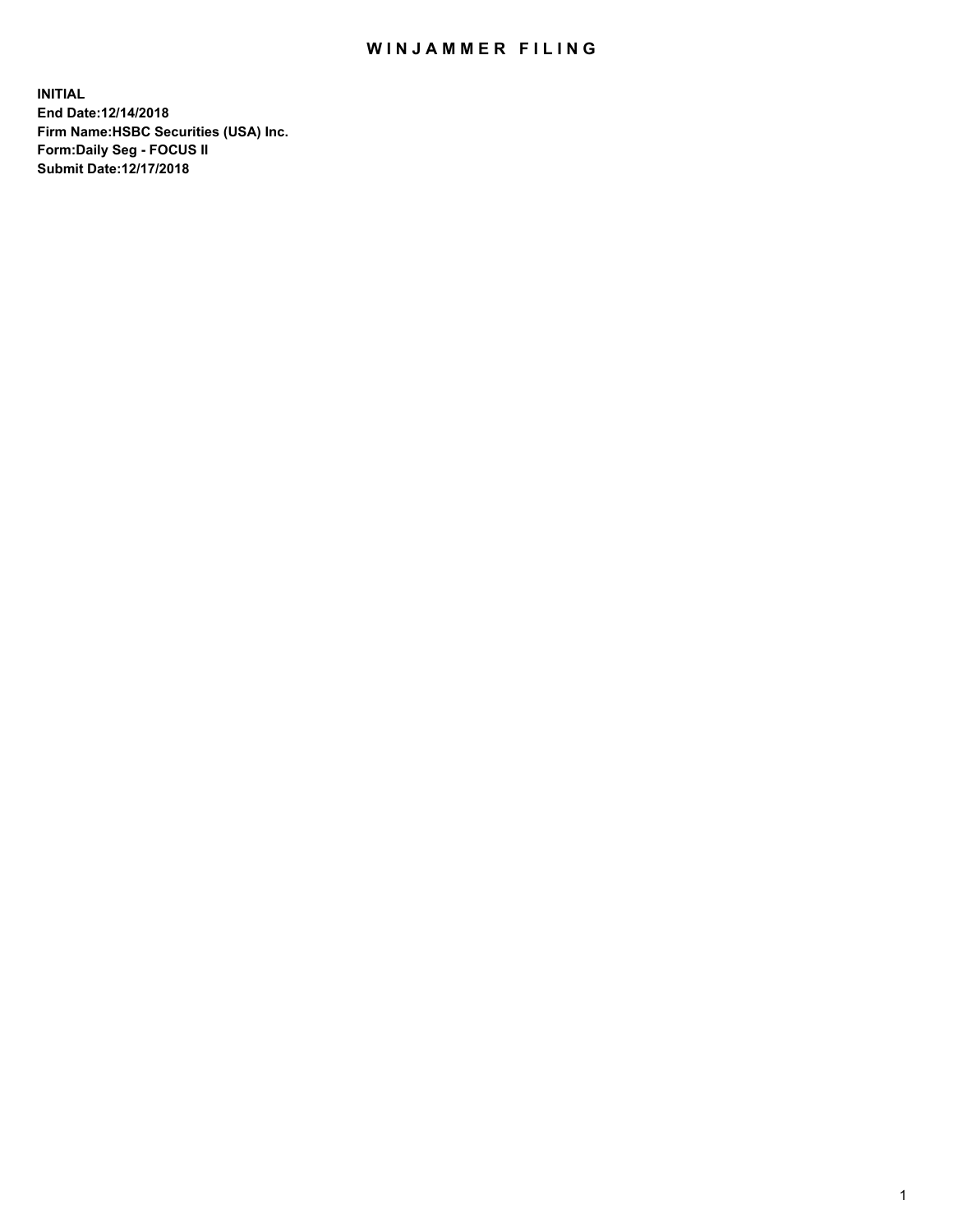**INITIAL End Date:12/14/2018 Firm Name:HSBC Securities (USA) Inc. Form:Daily Seg - FOCUS II Submit Date:12/17/2018 Daily Segregation - Cover Page**

| Name of Company                                                                                                                                                                                                                                                                                                                | <b>HSBC Securities (USA) Inc.</b>                          |
|--------------------------------------------------------------------------------------------------------------------------------------------------------------------------------------------------------------------------------------------------------------------------------------------------------------------------------|------------------------------------------------------------|
| <b>Contact Name</b>                                                                                                                                                                                                                                                                                                            | <b>Michael Vacca</b>                                       |
| <b>Contact Phone Number</b>                                                                                                                                                                                                                                                                                                    | 212-525-7951                                               |
| <b>Contact Email Address</b>                                                                                                                                                                                                                                                                                                   | michael.vacca@us.hsbc.com                                  |
| FCM's Customer Segregated Funds Residual Interest Target (choose one):<br>a. Minimum dollar amount: ; or<br>b. Minimum percentage of customer segregated funds required:% ; or<br>c. Dollar amount range between: and; or<br>d. Percentage range of customer segregated funds required between:% and%.                         | 109,000,000<br>₫<br>0 <sub>0</sub><br>0 <sub>0</sub>       |
| FCM's Customer Secured Amount Funds Residual Interest Target (choose one):<br>a. Minimum dollar amount: ; or<br>b. Minimum percentage of customer secured funds required:% ; or<br>c. Dollar amount range between: and; or<br>d. Percentage range of customer secured funds required between: % and %.                         | 25,000,000<br><u>0</u><br>0 <sub>0</sub><br>0 <sub>0</sub> |
| FCM's Cleared Swaps Customer Collateral Residual Interest Target (choose one):<br>a. Minimum dollar amount: ; or<br>b. Minimum percentage of cleared swaps customer collateral required:% ; or<br>c. Dollar amount range between: and; or<br>d. Percentage range of cleared swaps customer collateral required between:% and%. | 83,000,000<br><u>0</u><br><u>00</u><br>00                  |

Attach supporting documents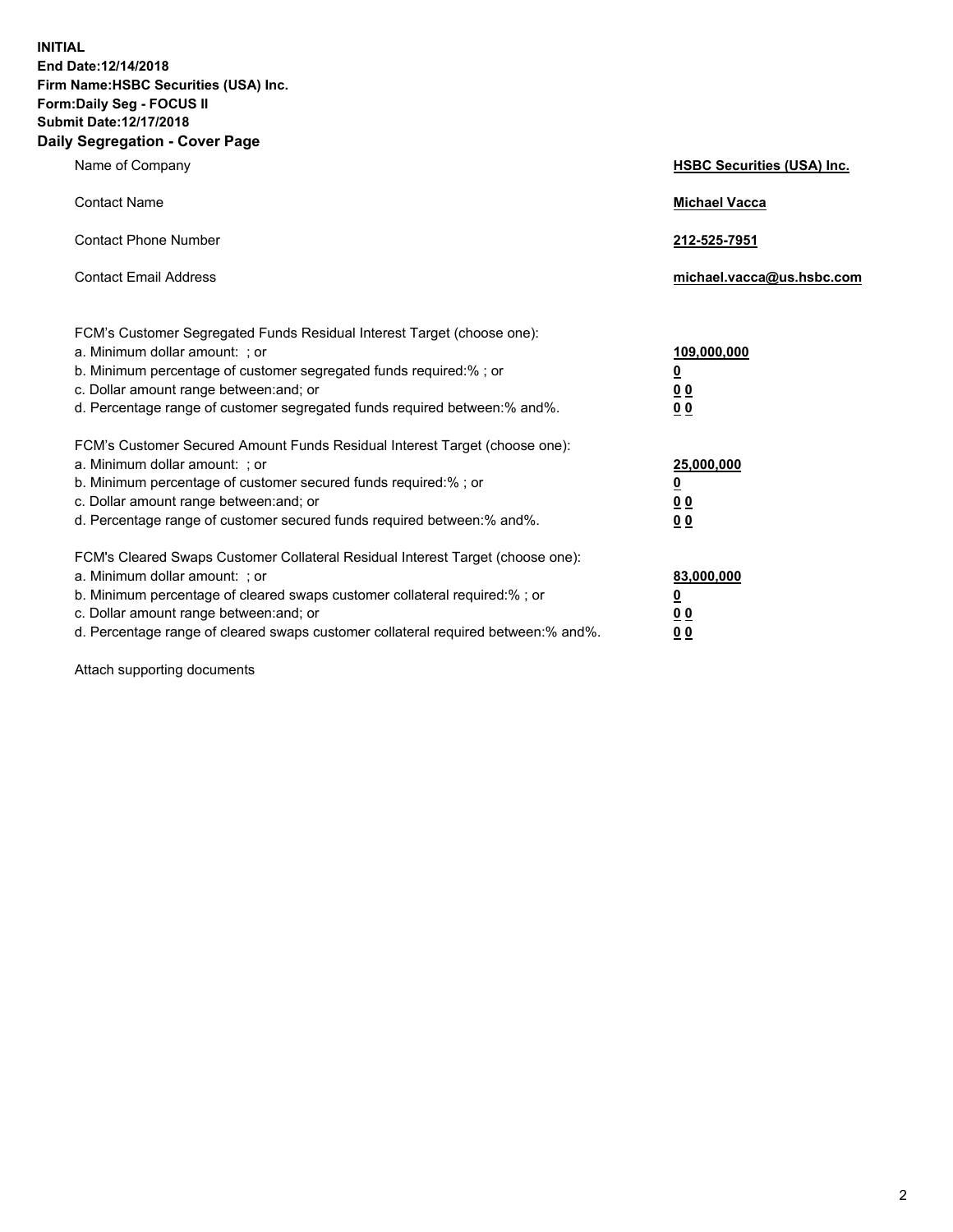**INITIAL End Date:12/14/2018 Firm Name:HSBC Securities (USA) Inc. Form:Daily Seg - FOCUS II Submit Date:12/17/2018 Daily Segregation - Secured Amounts** Foreign Futures and Foreign Options Secured Amounts Amount required to be set aside pursuant to law, rule or regulation of a foreign government or a rule of a self-regulatory organization authorized thereunder 1. Net ledger balance - Foreign Futures and Foreign Option Trading - All Customers A. Cash **33,324,811** [7315] B. Securities (at market) **56,834,574** [7317] 2. Net unrealized profit (loss) in open futures contracts traded on a foreign board of trade **19,717,973** [7325] 3. Exchange traded options a. Market value of open option contracts purchased on a foreign board of trade **0** [7335] b. Market value of open contracts granted (sold) on a foreign board of trade **0** [7337] 4. Net equity (deficit) (add lines 1. 2. and 3.) **109,877,358** [7345] 5. Account liquidating to a deficit and account with a debit balances - gross amount **925,505** [7351] Less: amount offset by customer owned securities **-857,823** [7352] **67,682** [7354] 6. Amount required to be set aside as the secured amount - Net Liquidating Equity Method (add lines 4 and 5) 7. Greater of amount required to be set aside pursuant to foreign jurisdiction (above) or line 6. FUNDS DEPOSITED IN SEPARATE REGULATION 30.7 ACCOUNTS 1. Cash in banks A. Banks located in the United States **25,312,223** [7500] B. Other banks qualified under Regulation 30.7 **0** [7520] **25,312,223** [7530] 2. Securities A. In safekeeping with banks located in the United States **20,467,167** [7540] B. In safekeeping with other banks qualified under Regulation 30.7 **29,760,533** [7560] **50,227,700** 3. Equities with registered futures commission merchants A. Cash **0** [7580] B. Securities **0** [7590]

- C. Unrealized gain (loss) on open futures contracts **0** [7600]
- D. Value of long option contracts **0** [7610]
- E. Value of short option contracts **0** [7615] **0** [7620]
- 4. Amounts held by clearing organizations of foreign boards of trade
	- A. Cash **0** [7640]
	- B. Securities **0** [7650]
	- C. Amount due to (from) clearing organization daily variation **0** [7660]
	- D. Value of long option contracts **0** [7670]
	- E. Value of short option contracts **0** [7675] **0** [7680]
- 5. Amounts held by members of foreign boards of trade
	- A. Cash **13,158,444** [7700]
	- B. Securities **36,367,407** [7710]
	- C. Unrealized gain (loss) on open futures contracts **19,717,973** [7720]
	- D. Value of long option contracts **0** [7730]
	- E. Value of short option contracts **0** [7735] **69,243,824** [7740]
- 6. Amounts with other depositories designated by a foreign board of trade **0** [7760]
- 7. Segregated funds on hand **0** [7765]
- 8. Total funds in separate section 30.7 accounts **144,783,747** [7770]
- 9. Excess (deficiency) Set Aside for Secured Amount (subtract line 7 Secured Statement Page 1 from Line 8)
- 10. Management Target Amount for Excess funds in separate section 30.7 accounts **25,000,000** [7780]
- 11. Excess (deficiency) funds in separate 30.7 accounts over (under) Management Target **9,838,707** [7785]
- 

**34,838,707** [7380]

**0** [7305]

**109,945,040** [7355]

**109,945,040** [7360]

[7570]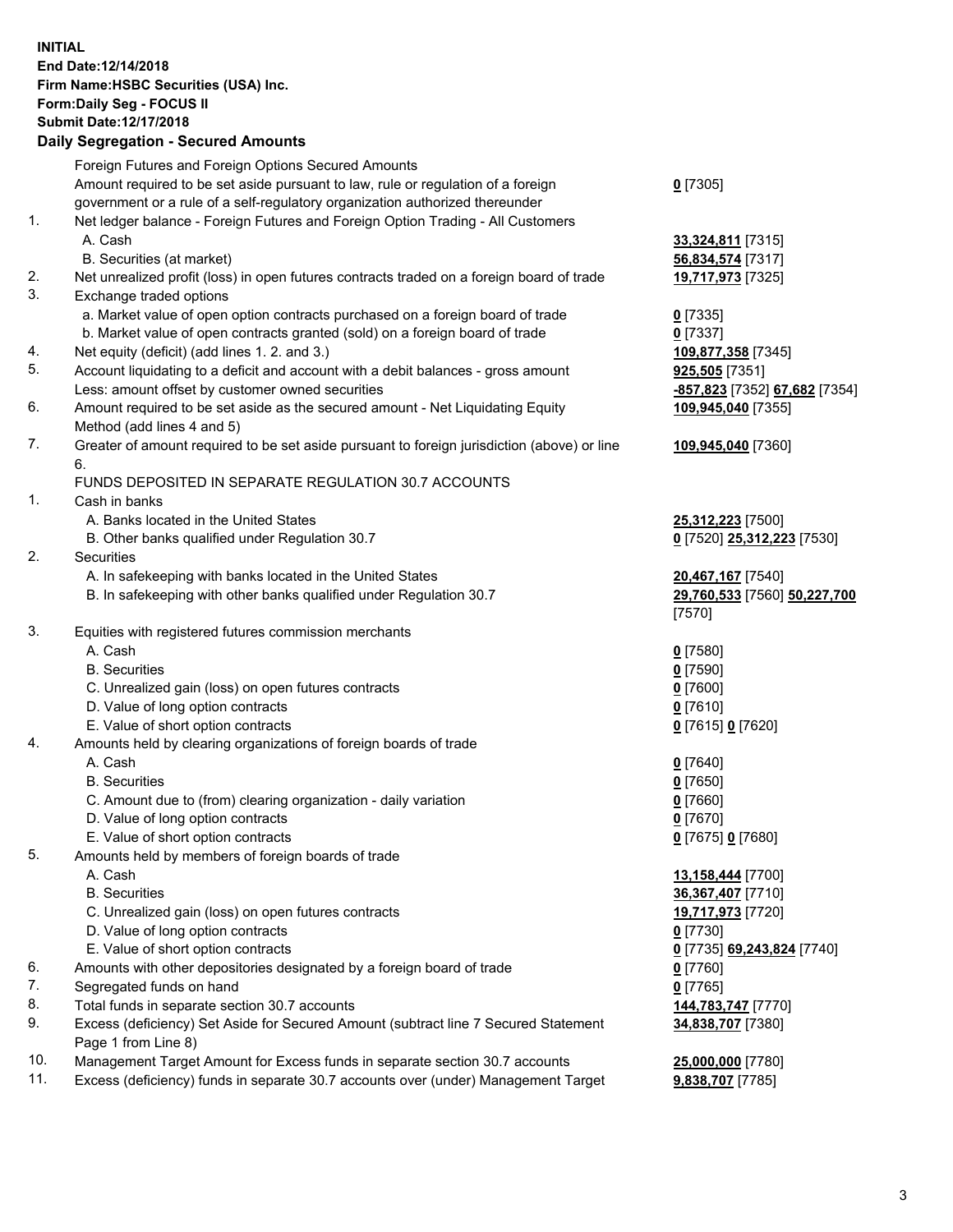**INITIAL End Date:12/14/2018 Firm Name:HSBC Securities (USA) Inc. Form:Daily Seg - FOCUS II Submit Date:12/17/2018 Daily Segregation - Segregation Statement** SEGREGATION REQUIREMENTS(Section 4d(2) of the CEAct) 1. Net ledger balance A. Cash **331,690,922** [7010] B. Securities (at market) **1,332,001,633** [7020] 2. Net unrealized profit (loss) in open futures contracts traded on a contract market **-17,192,112** [7030] 3. Exchange traded options A. Add market value of open option contracts purchased on a contract market **240,673,646** [7032] B. Deduct market value of open option contracts granted (sold) on a contract market **-41,635,005** [7033] 4. Net equity (deficit) (add lines 1, 2 and 3) **1,845,539,084** [7040] 5. Accounts liquidating to a deficit and accounts with debit balances - gross amount **150,331,142** [7045] Less: amount offset by customer securities **-150,112,377** [7047] **218,765** [7050] 6. Amount required to be segregated (add lines 4 and 5) **1,845,757,849** [7060] FUNDS IN SEGREGATED ACCOUNTS 7. Deposited in segregated funds bank accounts A. Cash **50,457,246** [7070] B. Securities representing investments of customers' funds (at market) **50,012,333** [7080] C. Securities held for particular customers or option customers in lieu of cash (at market) **230,960,172** [7090] 8. Margins on deposit with derivatives clearing organizations of contract markets A. Cash **21,834,341** [7100] B. Securities representing investments of customers' funds (at market) **317,830,992** [7110] C. Securities held for particular customers or option customers in lieu of cash (at market) **1,013,765,066** [7120] 9. Net settlement from (to) derivatives clearing organizations of contract markets **-15,330,270** [7130] 10. Exchange traded options A. Value of open long option contracts **240,673,646** [7132] B. Value of open short option contracts **-41,635,005** [7133] 11. Net equities with other FCMs A. Net liquidating equity **13,124,249** [7140] B. Securities representing investments of customers' funds (at market) **0** [7160] C. Securities held for particular customers or option customers in lieu of cash (at market) **0** [7170] 12. Segregated funds on hand **87,276,395** [7150] 13. Total amount in segregation (add lines 7 through 12) **1,968,969,165** [7180] 14. Excess (deficiency) funds in segregation (subtract line 6 from line 13) **123,211,316** [7190] 15. Management Target Amount for Excess funds in segregation **109,000,000** [7194] **14,211,316** [7198]

16. Excess (deficiency) funds in segregation over (under) Management Target Amount Excess